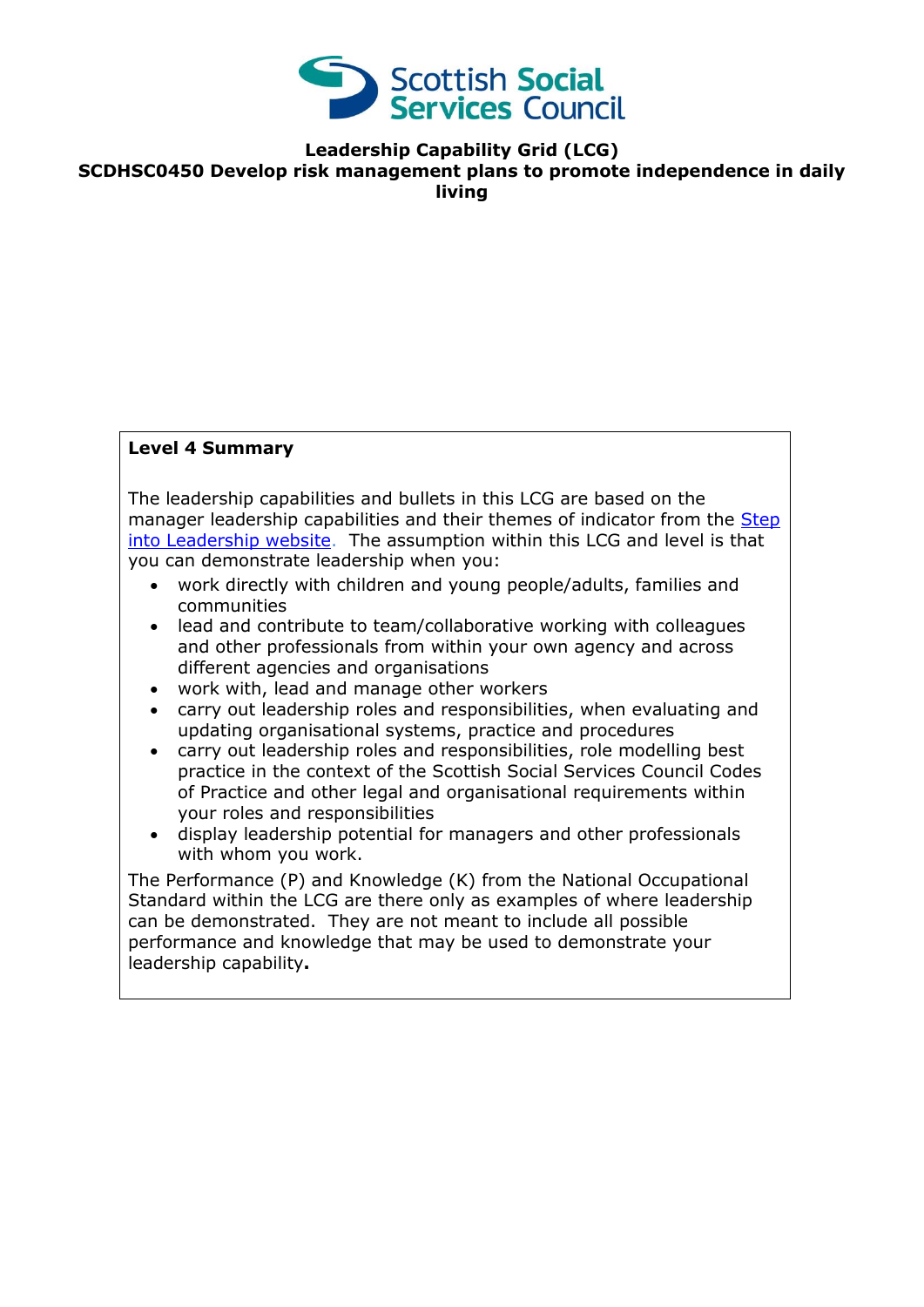

## **Leadership Capability Grid (LCG)**

# **SCDHSC0450 Develop risk management plans to promote independence in daily**

**living**

| Leadership<br>capabilities         | When developing risk management plans you can demonstrate<br>leadership capabilities by:                                                                                                                                                                                                                                                                                                                                                                                                                                                                                                                                                                                                                                                                                                                    |
|------------------------------------|-------------------------------------------------------------------------------------------------------------------------------------------------------------------------------------------------------------------------------------------------------------------------------------------------------------------------------------------------------------------------------------------------------------------------------------------------------------------------------------------------------------------------------------------------------------------------------------------------------------------------------------------------------------------------------------------------------------------------------------------------------------------------------------------------------------|
| <b>Vision</b>                      | Providing a vision for those with whom you work and your organisation<br>when you:<br>• See how best to make a difference when identifying $(P1-3, 17-20, 25, 27)$ ;<br>$K1-5, 11, 16, 24-25, 35-39)$<br>Communicate and promote ownership of the vision when seeking extra<br>support ( $P$ 4,6,28; K20), working with others ( $P$ 28) and recording and<br>reporting (P27-37,43,46; K43-46)<br>Promote public service ethos through active participation and<br>personalisation (P1,2,7,8,11,13,14 15,20-26, K1-5,11,13-19,28,30),<br>when working others and when recoding and reporting (P27-37)<br>Thinking and planning strategically when demonstrating knowledge and<br>$\bullet$<br>practice of organisational, local and national policies and procedures<br>(P26, 27,32,37; K6,8-9,26-27,32-34) |
| Self-<br>leadership                | Displaying self-leadership when you:<br>• Demonstrate and adapt leadership in response to changing needs and<br>preferences ( $P5,16,20,35-36$ ; K23) and overcoming barriers ( $P20$ )<br>Improve own leadership by seeking advice $(P4,6,36; K20,23)$<br>$\bullet$<br>Enabling intelligent risk taking when communicating with difficult,<br>$\bullet$<br>complex and sensitive issues ( $P$ 21-26; K15, 40-41) and protecting<br>yourself (K31)<br>Demonstrate and promote resilience when adapting practice and<br>overcoming barriers (P5,16,18,20,35-36; K3,4,19,30)<br>Challenge discrimination and oppression ( $P20$ ; K1,4)                                                                                                                                                                       |
| <b>Motivating</b><br>and inspiring | Motivating and inspiring others when you:<br>• Inspire people by personal example ( $P10,28$ ; K14-20)<br>• Recognise and value the contribution of others ( $P$ 4,6,36; K9-10,20)<br>• Support the creation of a learning and performance culture ( $P4, 6, 8, 18$ ,<br>20,23,25,27-28,31; K16-20,23,39)                                                                                                                                                                                                                                                                                                                                                                                                                                                                                                   |
| <b>Empowering</b>                  | Empowering people when you:<br>Enable leadership at all levels (P1,2,4,6-7,20,21,25,27,31; K8-9,16-20)<br>Driving the creation of a knowledge and management culture by<br>seeking and providing information to enable understanding<br>$(P4, 6, 8, 25, 31, 33 - 36; K16 - 20, 23, 39)$<br>Promote professional autonomy (P1-3,17-20,25,27; K16-20,23-25)<br>Involve people in development and improvement (P20; K16-20)                                                                                                                                                                                                                                                                                                                                                                                    |